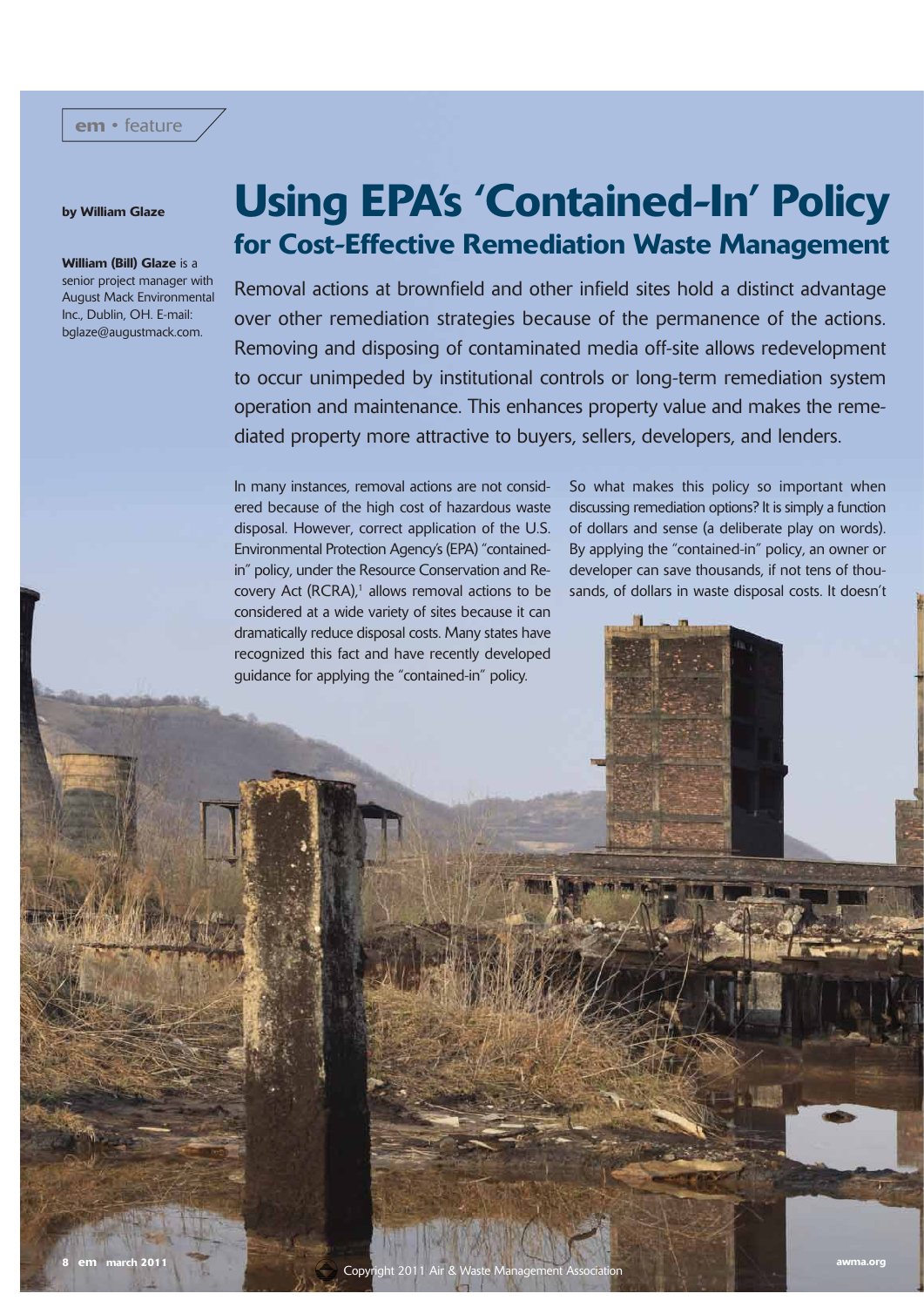make sense to spend extensive fees for the disposal of a hazardous waste, if the contaminated media is not considered by EPA or the state agency to be hazardous. This article presents ways in which the "contained-in" policy can be applied to reduce disposal costs for removal actions.

## Land Disposal Restrictions

On November 8, 1984, Congress passed the Hazardous and Solid Waste Amendments to RCRA, which, in part, prohibited the land disposal of any untreated hazardous waste. It also required EPA to specify concentration levels or methods of treatment for hazardous constituents to either decrease the toxicity of a waste or prevent the likelihood that constituents would migrate from a waste into environmental media (i.e., soil and/or groundwater). EPA responded to this requirement with the

establishment of Land Disposal Restrictions (LDRs),<sup>2</sup> identified in 40 CFR Part 268.

LDRs were designed to ensure that wastes are properly treated prior to land disposal by immobilizing harmful constituents and thus reducing a waste's toxicity, or by destroying and removing harmful constituents. The program was developed around three main focus areas: requiring minimum treatment standards that must be met prior to the land disposal; eliminating the "dilution is the solution" mentality for the management and disposition of hazardous waste; and implementing a timeline for the storage and handling of hazardous materials. Unfortunately, LDRs were not a cure-all and created unforeseen obstacles.

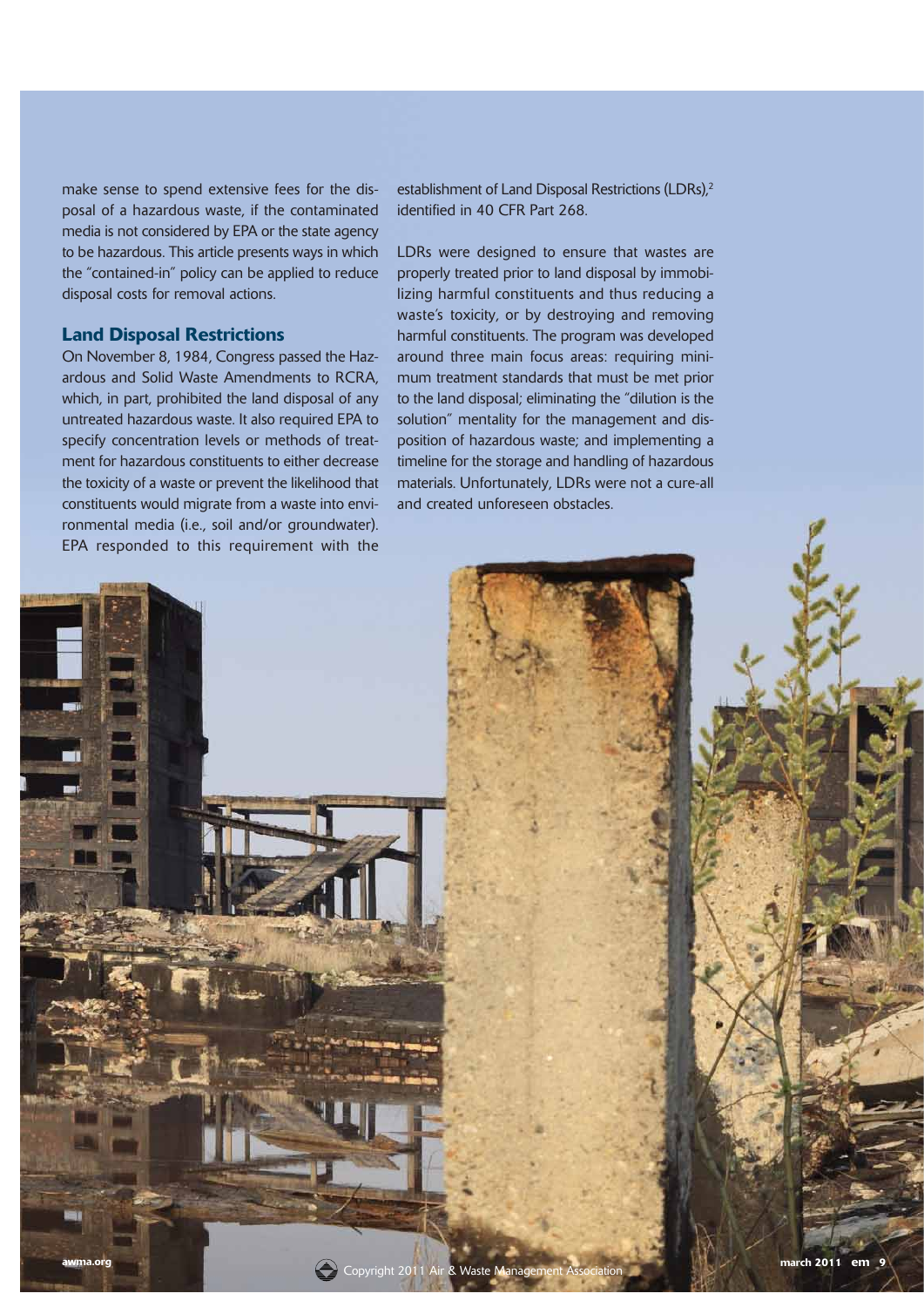

*Top Photo: Excavation related to the transaction of a contaminated property, the result of a historic leaking underground storage tank.*

*Bottom Photo: Emergency response to product in a creek. Source was a historic heating oil leaking underground storage tank.* 

*Photos courtesy of August Mack Environmental Inc.*

As part of the restrictions, EPA clarified that contaminated media is not considered solid waste in the sense it is not recycled material, an abandoned waste stream, or inherently waste-like such as those covered by the RCRA regulations. EPA reiterated its long-standing position that environmental media containing a listed hazardous waste must be managed as a hazardous waste.

Strict application of this requirement means, for example, that if soil being excavated as a part of corrective remediation action is associated with a listed hazardous waste, the soil must itself be handled as listed waste, regardless of the concentration of hazardous waste constituents present in the soil. Handling remediation waste in this manner makes site cleanup very expensive and unintentionally creates a deterrent to the potential remediation of many hazardous waste sites. It also uses up valuable disposal resources by disposing of soil that is only minimally contaminated with hazardous waste constituents.

#### The 'Contained-In' Policy

To help resolve this, EPA passed a series of regulations and policies, one of which is known as the "contained-in" policy.3 The intent of the "containedin" policy is to clarify the application of RCRA

hazardous waste regulations, as they apply to environmental media generated during a site cleanup. By applying the "contained-in" policy, soil minimally impacted with hazardous waste constituents does not necessarily itself need to be handled as a hazardous waste, even if it contains constituents associated with listed hazardous waste subject to the RCRA regulations.

To obtain a "contained-in" determination, the applicant must work with EPA or an authorized state agency to secure approval for disposal of environmental media that would otherwise be considered listed hazardous waste. Many authorized states have established policies allowing "contained-in" determinations to proceed much more economically than before.

The "contained-in" policy recognizes that contaminated media is physically different from "as generated" process waste. The policy also recognizes that trace quantities of hazardous waste constituents in contaminated media does not represent a migration threat when disposed of in a permitted nonhazardous disposal facility.

Correct application of the "contained-in" policy requires the applicant to demonstrate that the media—soil and/or groundwater—meets two basic criteria: (1) it is not characteristically hazardous waste and (2) the concentration of hazardous waste constituents present in the media do not represent a threat to human health and the environment after placement in a nonhazardous waste disposal facility.

Because remediation waste often consists of mixtures of multiple constituents, which may vary in composition, agencies typically require extensive testing of the material for both hazardous waste characteristics and chemicals-of-concern (COCs) to ensure all constituents have been fully identified and characterized. Although such testing can be expensive and time consuming, the cost is far less than disposing of impacted media as hazardous waste. In fact, disposal costs can be reduced by one half to one third by applying the "contained-in" policy to remediation wastes.

The results of these tests are compared to typical hazardous waste thresholds; however, the COCs